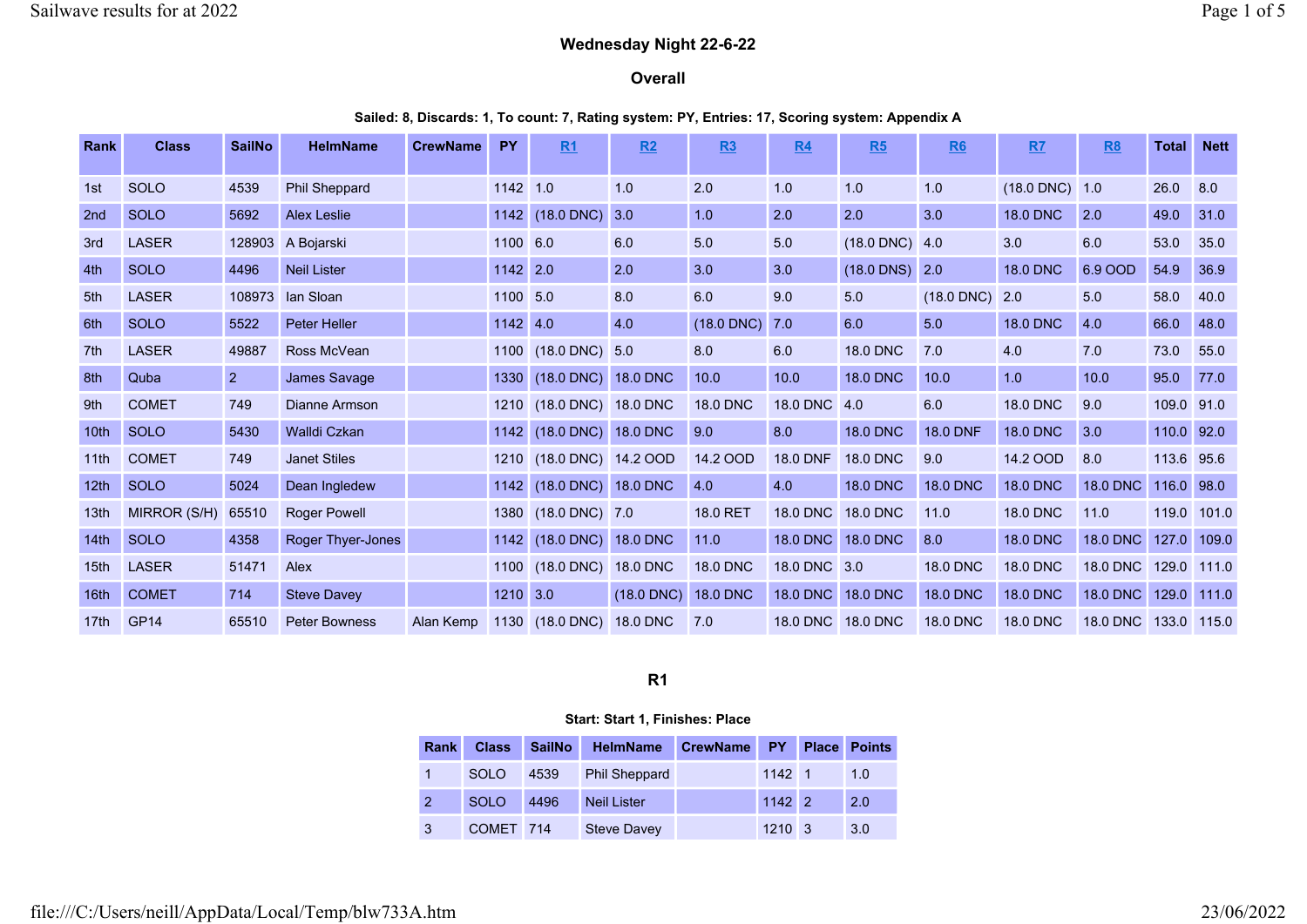| <b>Rank</b>    | <b>Class</b> | SailNo HelmName CrewName PY Place Points |                |     |
|----------------|--------------|------------------------------------------|----------------|-----|
| $\overline{4}$ | <b>SOLO</b>  | 5522 Peter Heller                        | $1142 \quad 4$ | 4.0 |
| 5              |              | LASER 108973 Ian Sloan                   | 1100 5         | 5.0 |
| 6              |              | LASER 128903 A Bojarski                  | $1100 \ 6$     | 6.0 |

## R2

#### Start: Start 1, Finishes: Place

| Rank            | <b>Class</b> | <b>SailNo</b> | <b>HelmName</b>      | <b>CrewName</b> | PY   | <b>Elapsed</b> | <b>Corrected</b> | <b>Points</b> |
|-----------------|--------------|---------------|----------------------|-----------------|------|----------------|------------------|---------------|
| 1               | <b>SOLO</b>  | 4539          | <b>Phil Sheppard</b> |                 |      | 1142 43.57     | 0.38.29          | 1.0           |
| $\mathfrak{p}$  | <b>SOLO</b>  | 4496          | <b>Neil Lister</b>   |                 |      | 1142 45.37     | 0.39.57          | 2.0           |
| 3               | <b>SOLO</b>  | 5692          | Alex Leslie          |                 | 1142 | 49.29          | 0.43.20          | 3.0           |
| $\overline{4}$  | <b>SOLO</b>  | 5522          | <b>Peter Heller</b>  |                 | 1142 | 56.43          | 0.49.40          | 4.0           |
| 5               | <b>LASER</b> | 49887         | Ross McVean          |                 | 1100 | 56.11          | 0.51.05          | 5.0           |
| $6\phantom{1}6$ | <b>LASER</b> | 128903        | A Bojarski           |                 | 1100 | 57.38          | 0.52.24          | 6.0           |
| 7               | MIRROR (S/H) | 65510         | Roger Powell         |                 | 1380 | 54.53          | 0.53.02          | 7.0           |
| 8               | <b>LASER</b> | 108973        | lan Sloan            |                 | 1100 | 44.49          | 0.54.19          | 8.0           |
| 9               | <b>COMET</b> | 749           | <b>Janet Stiles</b>  |                 |      | 1210 OOD       |                  | 14.2          |

# R3

## Start: Start 1, Finishes: Place

| <b>Rank</b>    | <b>Class</b> | <b>SailNo</b> | <b>HelmName</b>      | <b>CrewName</b> | <b>PY</b> | <b>Elapsed</b> | <b>Corrected</b> | <b>Points</b> |
|----------------|--------------|---------------|----------------------|-----------------|-----------|----------------|------------------|---------------|
| 1              | <b>SOLO</b>  | 5692          | Alex Leslie          |                 | 1142      | 38.43          | 0.33.54          | 1.0           |
| $\mathcal{P}$  | <b>SOLO</b>  | 4539          | <b>Phil Sheppard</b> |                 | 1142      | 39.40          | 0.34.44          | 2.0           |
| 3              | <b>SOLO</b>  | 4496          | Neil Lister          |                 | 1142      | 40.23          | 0.35.22          | 3.0           |
| $\overline{4}$ | <b>SOLO</b>  | 5024          | Dean Ingledew        |                 | 1142      | 40.41          | 0.35.37          | 4.0           |
| 5              | <b>LASER</b> | 128903        | A Bojarski           |                 | 1100      | 41.43          | 0.37.55          | 5.0           |
| 6              | <b>LASER</b> | 108973        | lan Sloan            |                 | 1100      | 45.07          | 0.41.01          | 6.0           |
| 7              | GP14         | 65510         | <b>Peter Bowness</b> | Alan Kemp       | 1130      | 46.32          | 0.41.11          | 7.0           |
| 8              | <b>LASER</b> | 49887         | Ross McVean          |                 | 1100      | 45.47          | 0.41.37          | 8.0           |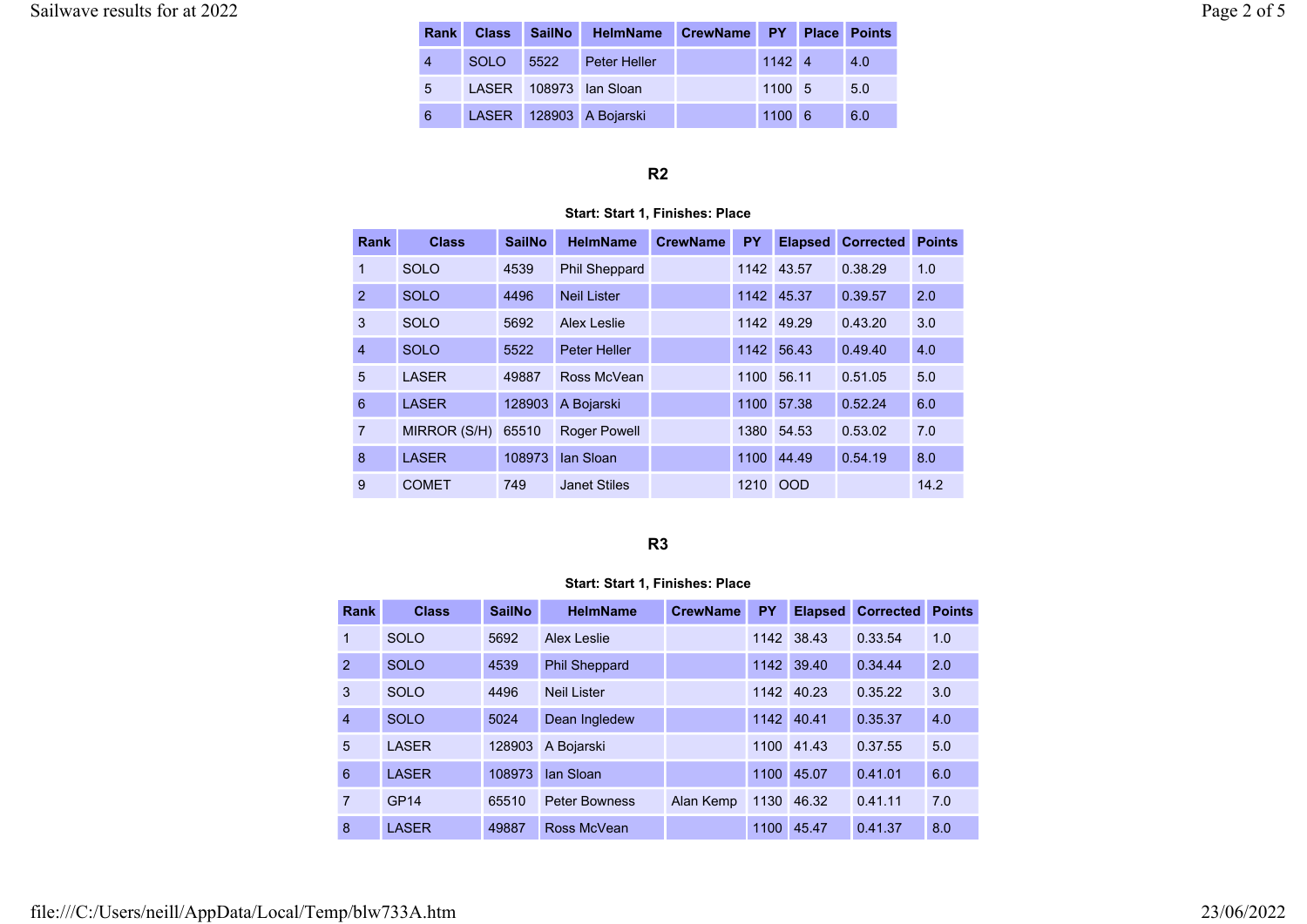| <b>Rank</b> | <b>Class</b> | <b>SailNo</b>  | <b>HelmName</b>     | <b>CrewName</b> | PΥ       | <b>Elapsed</b> | <b>Corrected Points</b> |      |
|-------------|--------------|----------------|---------------------|-----------------|----------|----------------|-------------------------|------|
| 9           | <b>SOLO</b>  | 5430           | Walldi Czkan        |                 |          | 1142 48.49     | 0.42.45                 | 9.0  |
| 10          | Quba         | $\overline{2}$ | James Savage        |                 | 1330     | 48.03          | 1.12.15                 | 10.0 |
| 11          | <b>SOLO</b>  | 4358           | Roger Thyer-Jones   |                 |          | 1142 44.04     | 1.17.10                 | 11.0 |
| 12          | <b>COMET</b> | 749            | <b>Janet Stiles</b> |                 | 1210     | <b>OOD</b>     |                         | 14.2 |
| 13          | MIRROR (S/H) | 65510          | <b>Roger Powell</b> |                 | 1380 RET |                |                         | 18.0 |

### R4

#### Start: Start 1, Finishes: Place

| Rank            | <b>Class</b> | <b>SailNo</b>  | <b>HelmName</b>      | <b>CrewName</b> | <b>PY</b> | <b>Elapsed</b> | <b>Corrected</b> | <b>Points</b> |
|-----------------|--------------|----------------|----------------------|-----------------|-----------|----------------|------------------|---------------|
| 1               | <b>SOLO</b>  | 4539           | <b>Phil Sheppard</b> |                 |           | 1142 41.46     | 0.36.34          | 1.0           |
| $\overline{2}$  | <b>SOLO</b>  | 5692           | Alex Leslie          |                 | 1142      | 45.48          | 0.40.06          | 2.0           |
| 3               | <b>SOLO</b>  | 4496           | <b>Neil Lister</b>   |                 | 1142      | 48.11          | 0.42.12          | 3.0           |
| $\overline{4}$  | <b>SOLO</b>  | 5024           | Dean Ingledew        |                 | 1142      | 51.26          | 0.45.02          | 4.0           |
| 5               | <b>LASER</b> | 128903         | A Bojarski           |                 | 1100      | 52.18          | 0.47.33          | 5.0           |
| $6\phantom{1}6$ | <b>LASER</b> | 49887          | Ross McVean          |                 | 1100      | 54.34          | 0.49.36          | 6.0           |
| $\overline{7}$  | <b>SOLO</b>  | 5522           | Peter Heller         |                 |           | 1142 45.55     | 0.53.37          | 7.0           |
| 8               | <b>SOLO</b>  | 5430           | Walldi Czkan         |                 | 1142      | 48.32          | 0.56.40          | 8.0           |
| 9               | <b>LASER</b> | 108973         | lan Sloan            |                 | 1100      | 50.37          | 1.01.21          | 9.0           |
| 10              | Quba         | $\overline{2}$ | <b>James Savage</b>  |                 | 1330      | 47.11          | 2.21.54          | 10.0          |
| 11              | <b>COMET</b> | 749            | <b>Janet Stiles</b>  |                 | 1210      | <b>DNF</b>     |                  | 18.0          |

# R5

#### Start: Start 1, Finishes: Place

| <b>Rank</b>    | <b>Class</b> | <b>SailNo</b> | <b>HelmName</b>      | <b>CrewName</b> | PY. |            | <b>Elapsed Corrected</b> | <b>Points</b> |
|----------------|--------------|---------------|----------------------|-----------------|-----|------------|--------------------------|---------------|
|                | <b>SOLO</b>  | 4539          | <b>Phil Sheppard</b> |                 |     | 1142 30.39 | 0.26.50                  | 1.0           |
| $\overline{2}$ | <b>SOLO</b>  | 5692          | <b>Alex Leslie</b>   |                 |     | 1142 32.22 | 0.28.21                  | 2.0           |
| 3              | <b>LASER</b> | 51471         | Alex                 |                 |     | 1100 37.23 | 0.33.59                  | 3.0           |
| $\overline{4}$ | <b>COMET</b> | 749           | Dianne Armson        |                 |     | 1210 46.12 | 0.38.11                  | 4.0           |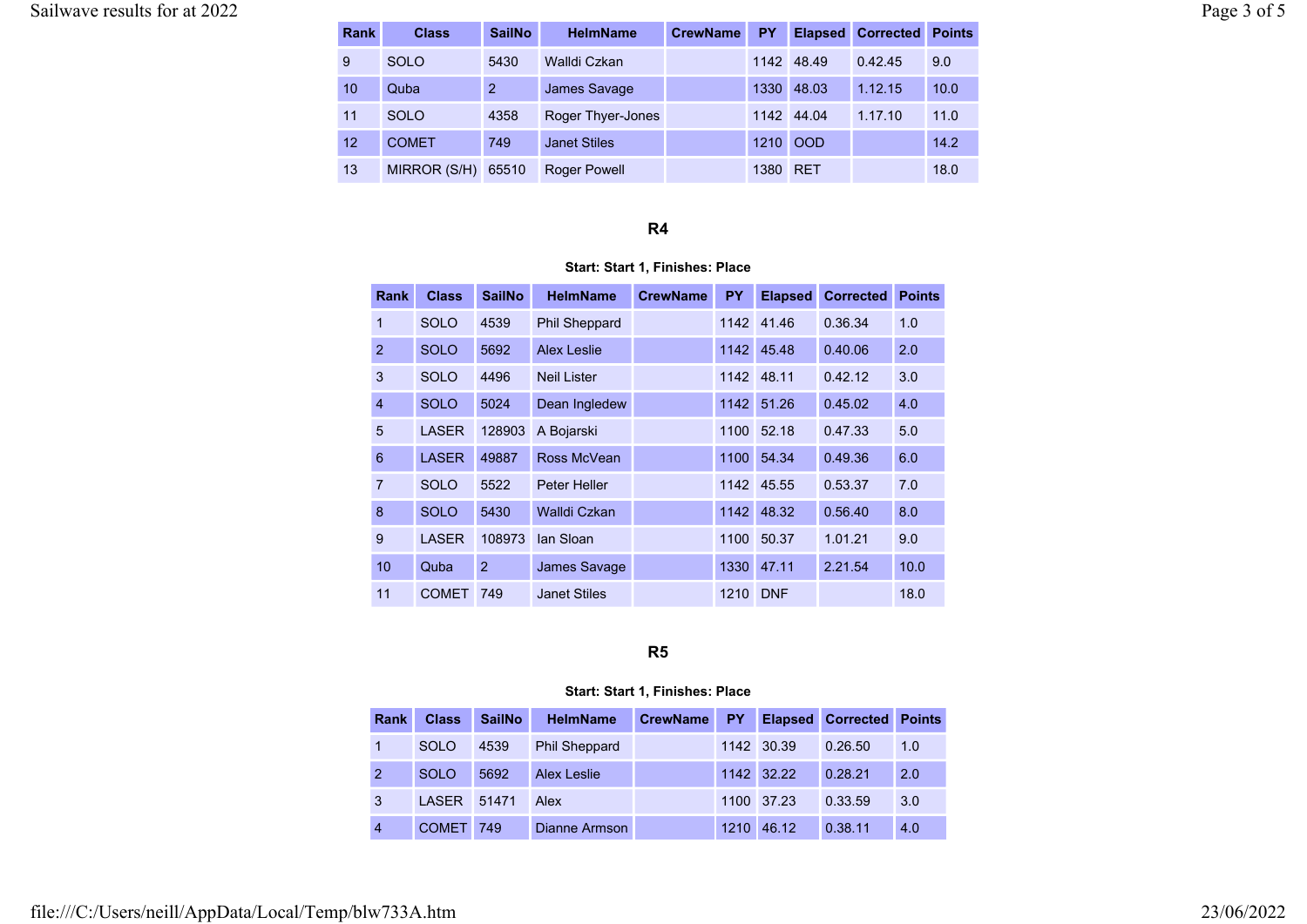# Sailwave results for at 2022 Page 4 of 5

| <b>Rank</b> | <b>Class</b> | <b>SailNo</b> | <b>HelmName</b>        | CrewName PY |          |            | <b>Elapsed Corrected Points</b> |      |
|-------------|--------------|---------------|------------------------|-------------|----------|------------|---------------------------------|------|
| 5           |              |               | LASER 108973 Ian Sloan |             |          | 1100 42.10 | 0.38.20                         | 5.0  |
| 6           | <b>SOLO</b>  | 5522          | Peter Heller           |             |          | 1142 45.05 | 0.39.29                         | 6.0  |
|             | SOLO.        | 4496          | Neil Lister            |             | 1142 DNS |            |                                 | 18.0 |

#### R6

#### Start: Start 1, Finishes: Place

| <b>Rank</b>    | <b>Class</b> | <b>SailNo</b>  | <b>HelmName</b>      | <b>CrewName</b> | <b>PY</b> | <b>Elapsed</b> | <b>Corrected</b> | <b>Points</b> |
|----------------|--------------|----------------|----------------------|-----------------|-----------|----------------|------------------|---------------|
| 1              | <b>SOLO</b>  | 4539           | <b>Phil Sheppard</b> |                 | 1142      | 50.49          | 0.44.30          | 1.0           |
| 2              | <b>SOLO</b>  | 4496           | <b>Neil Lister</b>   |                 | 1142      | 56.59          | 0.49.54          | 2.0           |
| 3              | <b>SOLO</b>  | 5692           | Alex Leslie          |                 | 1142      | 58.44          | 0.51.26          | 3.0           |
| $\overline{4}$ | <b>LASER</b> | 128903         | A Bojarski           |                 | 1100      | 44.36          | 0.54.04          | 4.0           |
| 5              | <b>SOLO</b>  | 5522           | Peter Heller         |                 | 1142      | 46.23          | 0.54.09          | 5.0           |
| 6              | <b>COMET</b> | 749            | Dianne Armson        |                 | 1210      | 53.12          | 0.58.37          | 6.0           |
| 7              | <b>LASER</b> | 49887          | Ross McVean          |                 | 1100      | 65.43          | 0.59.45          | 7.0           |
| 8              | <b>SOLO</b>  | 4358           | Roger Thyer-Jones    |                 | 1142      | 58.23          | 1.08.10          | 8.0           |
| 9              | <b>COMET</b> | 749            | <b>Janet Stiles</b>  |                 | 1210      | 70.00          | 1.17.08          | 9.0           |
| 10             | Quba         | $\overline{2}$ | James Savage         |                 | 1330      | 63.04          | 1.34.50          | 10.0          |
| 11             | MIRROR (S/H) | 65510          | <b>Roger Powell</b>  |                 | 1380      | 70.00          | 1.41.27          | 11.0          |
| 12             | <b>SOLO</b>  | 5430           | Walldi Czkan         |                 | 1142      | <b>DNF</b>     |                  | 18.0          |

# R7

#### Start: Start 1, Finishes: Place

| Rank           | <b>Class</b> | <b>SailNo</b>  | <b>HelmName</b>     | <b>CrewName</b> | <b>PY</b> | <b>Elapsed</b> | <b>Corrected</b> | <b>Points</b> |
|----------------|--------------|----------------|---------------------|-----------------|-----------|----------------|------------------|---------------|
|                | Quba         | $\overline{2}$ | <b>James Savage</b> |                 | 1330      | 32.00          | 0.24.04          | 1.0           |
| $\overline{2}$ | <b>LASER</b> | 108973         | lan Sloan           |                 | 1100      | 28.32          | 0.25.56          | 2.0           |
| 3              | <b>LASER</b> | 128903         | A Bojarski          |                 | 1100      | 28.56          | 0.26.18          | 3.0           |
| 4              | <b>LASER</b> | 49887          | Ross McVean         |                 | 1100      | 29.48          | 0.27.05          | 4.0           |
| 5              | <b>COMET</b> | 749            | <b>Janet Stiles</b> |                 | 1210      | <b>OOD</b>     |                  | 14.2          |